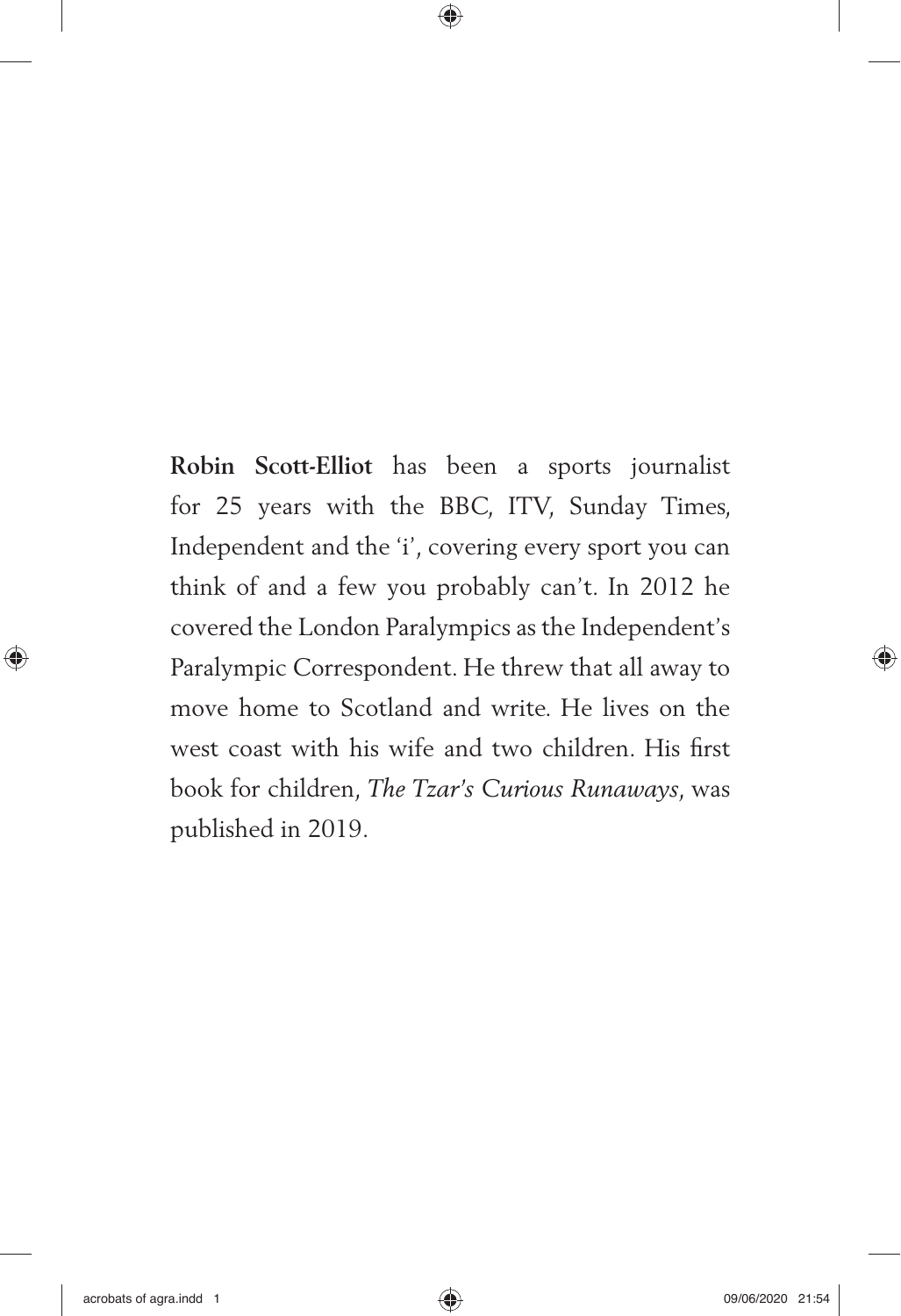## Praise for *The Tzar's Curious Runaways* by Robin Scott-Elliot

⊕

*'A brilliantly suspenseful novel, which should have even the most reluctant reader eager to reach the next cliff-edge.'*

The Telegraph, the Best Children's Books of 2019

*'A magical tale that immediately scoops up the unsuspecting reader to propel them on a breath-catching journey across snow-capped Russia. A thrilling and thought-provoking page-turner, effectively fusing historical fact with magic, mystical maps, wizards and wood spirits.*

The Book Trust

*'A vividly told debut.'*

⊕

Fiona Noble, The Bookseller, October previews

*'A magical, heart warming and gripping adventure novel.'*

The Scotsman

◈

*'Historical fiction at its best.'* The Reading Zone

*'From fighting with wolves to an intense getaway across an icy river, Scott-Elliot skilfully describes the action in a way that keeps readers glued to the page.'* Scottish Book Trust

*'A truly enchanting and exceptional début with all the callings of a contemporary classic. Storytelling magic.'*

Scott Evans, The Reader Teacher

*'A vivid and vibrant adventure celebrating difference and friendship. Thrilling and moving.'* Clare Balding

*'A wonderful blend of factual research and magical adventure.'* Just Imagine

 *'A gripping and suspenseful story.'* Get Kids into Books

 *'A beautifully crafted debut brimming with adventure – a classic in the making.'* A. M. Howell, author of The Garden of Lost Secrets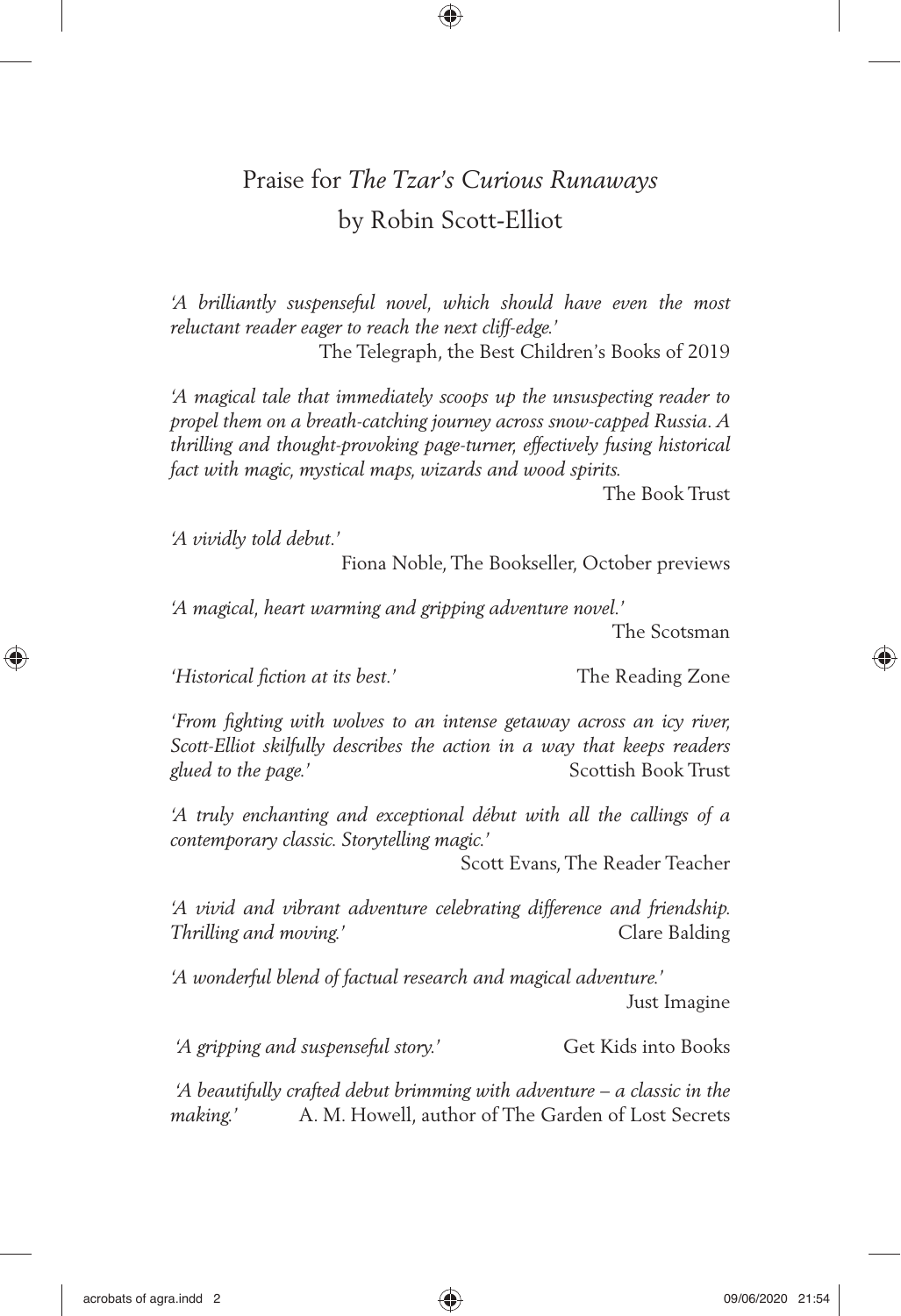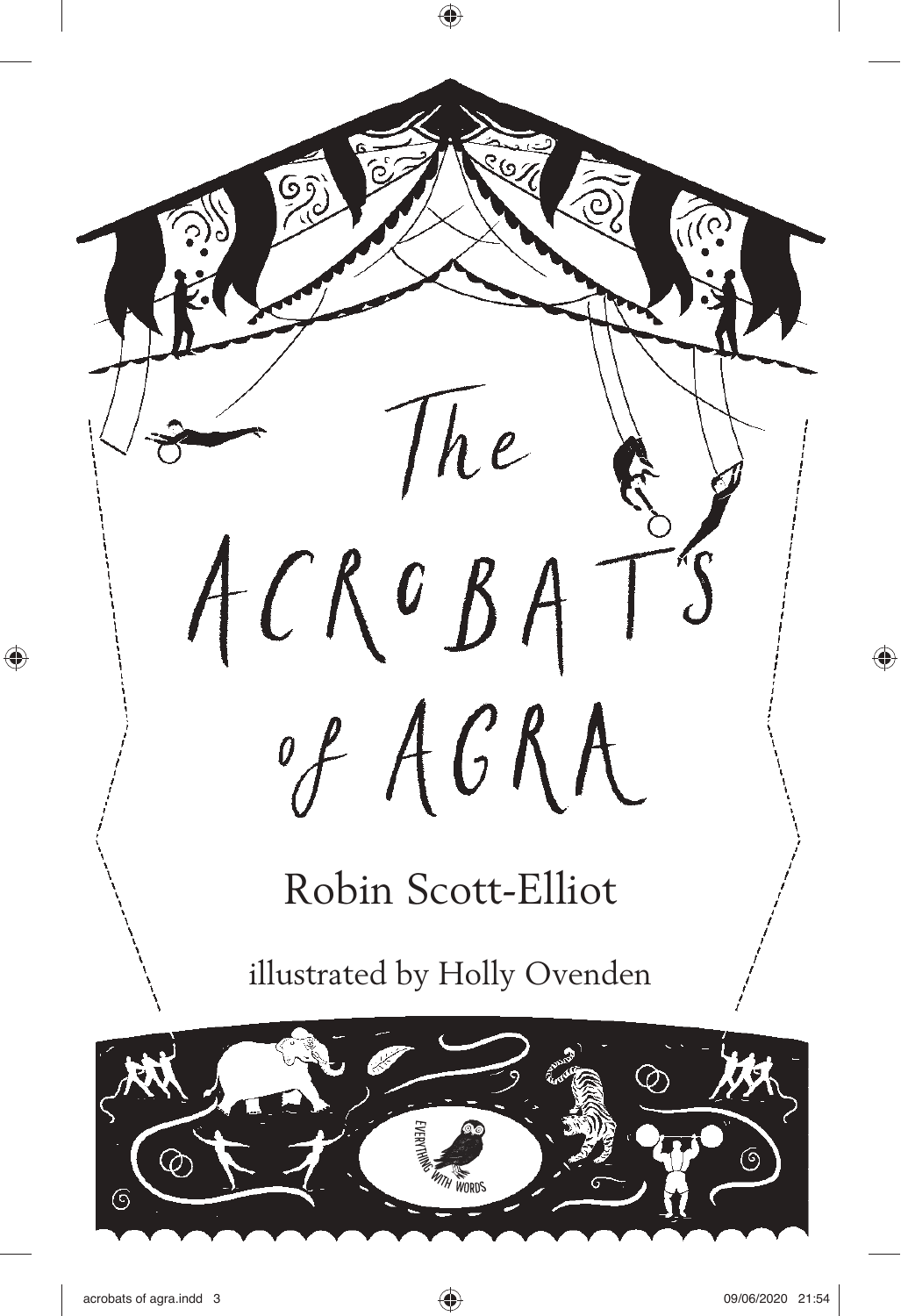*Published in the UK by Everything with Words Limited 3rd Floor, Descartes House, 8 Gate Street, London WC2A 3HP*

⊕

www.everythingwithwords.com

Text copyright © Robin Scott-Elliott 2020 Cover and illustrations © Holly Ovenden 2020

Robin Scott-Elliot has asserted his right under the Copyright, Design and Patents Act 1988 to be identified as the author of this work.

> A catalogue record of this book is available from the British Library.

> > ISBN 978–1–911427–14–8

All rights reserved. No part of this publication may be reproduced, stored in a retrieval system, or transmitted in any form or by any means, mechanical, photocopying, recording or otherwise, without the prior permission of the publishers.

> *Printed and bound in Great Britain by CPI Group (UK) Ltd, Croydon CR0 4YY*

◈

⊕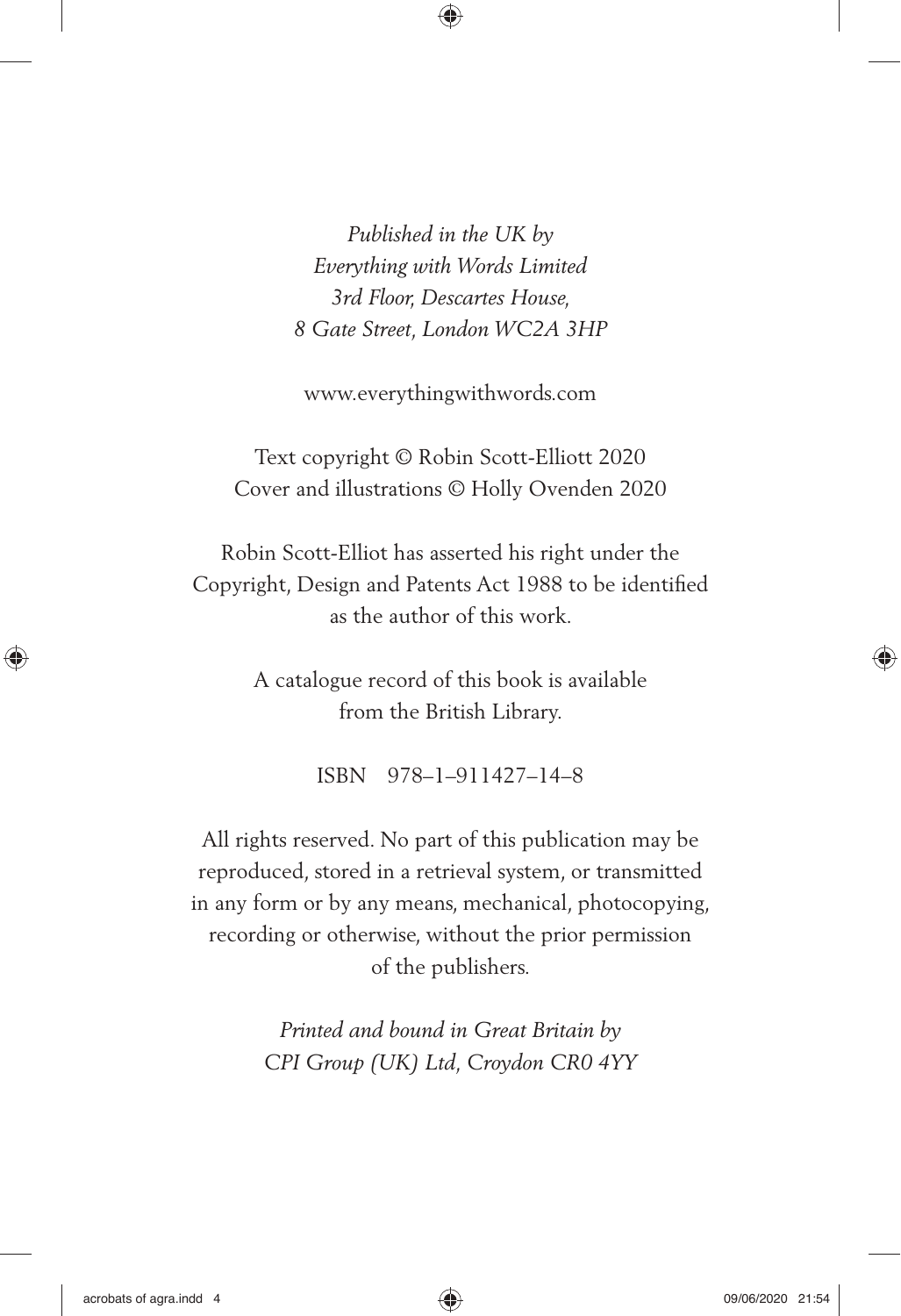

To Torrin



I

acrobats of agra.indd 5 09/06/2020 21:54

 $\overline{\phantom{a}}$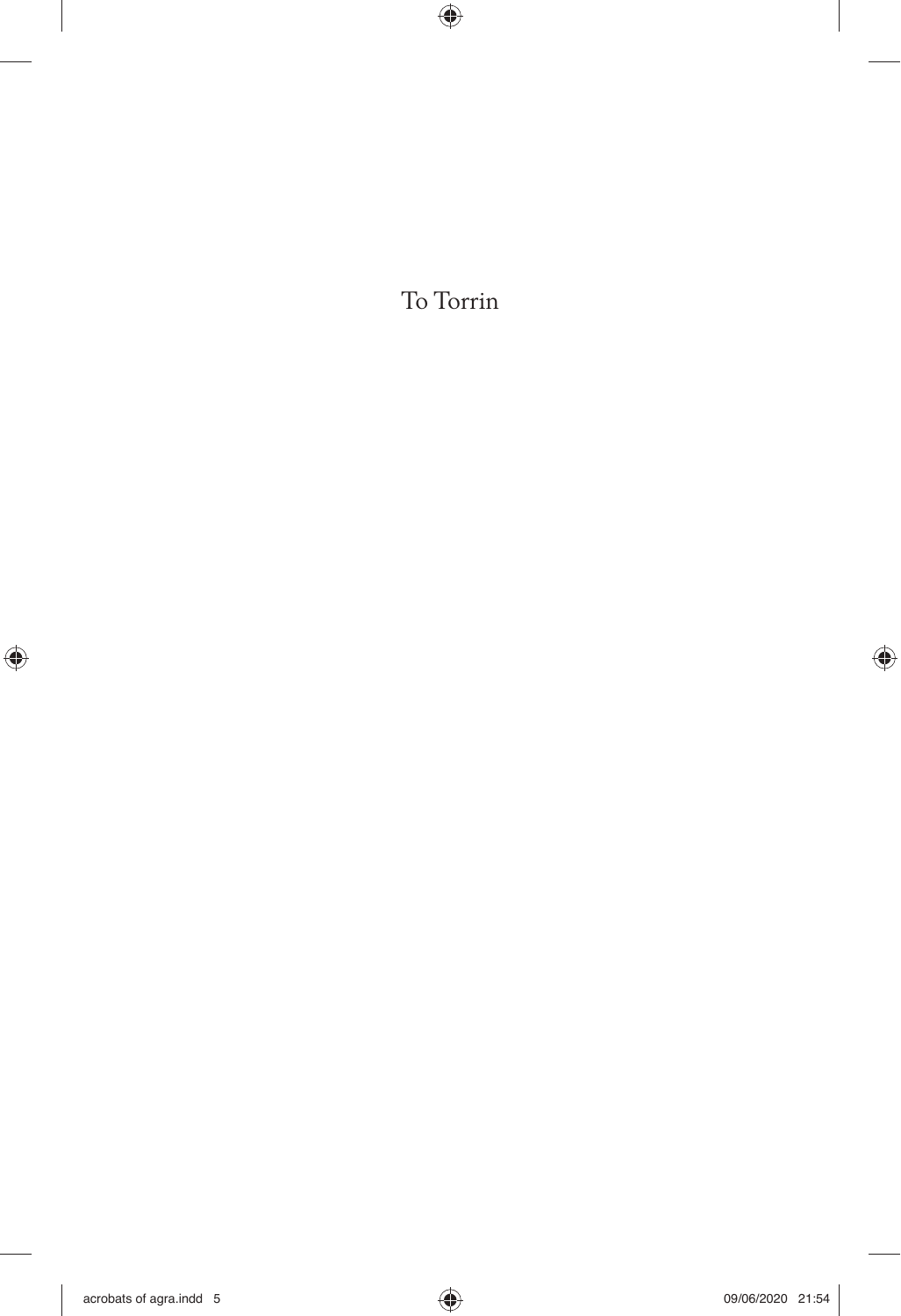

 $\overline{\phantom{a}}$ 

 $\bigoplus$ 

 $\bigoplus$ 

 $\overline{\phantom{a}}$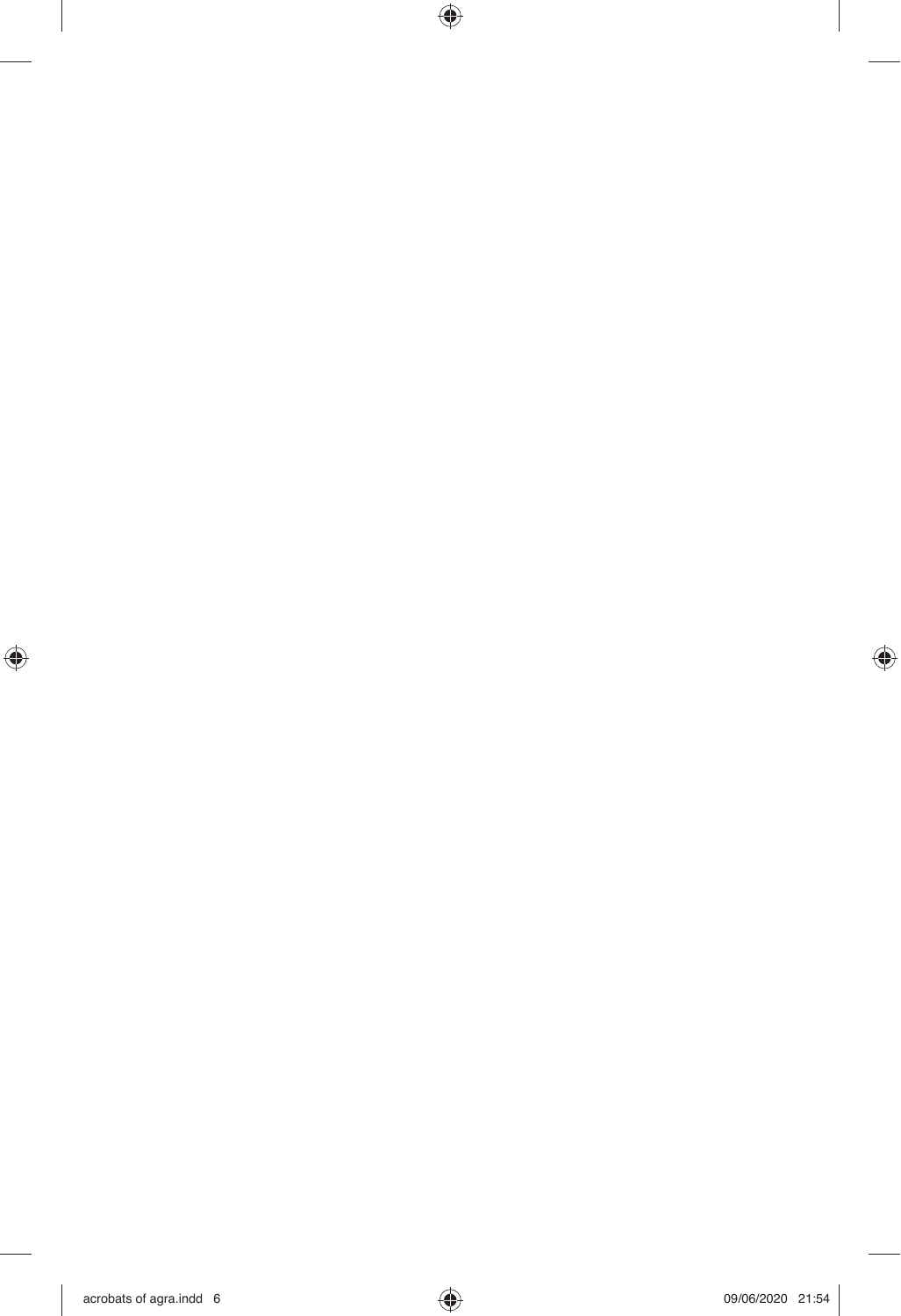$\bigoplus$ 

"Prove to me you are the acrobats of Agra & you will live."

 $\bigoplus$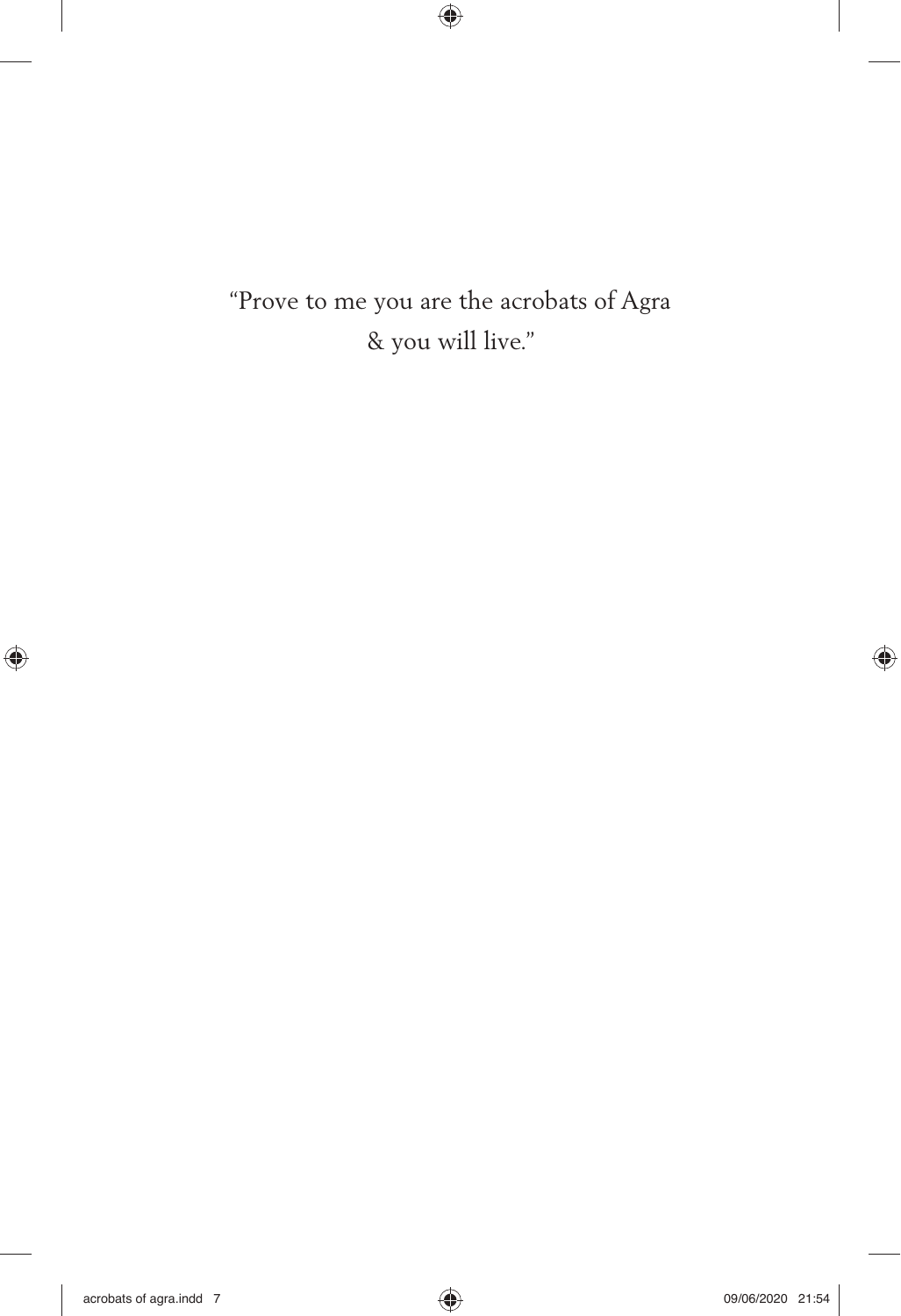

 $\overline{\phantom{a}}$ 

 $\bigoplus$ 

 $\bigoplus$ 

 $\overline{\phantom{a}}$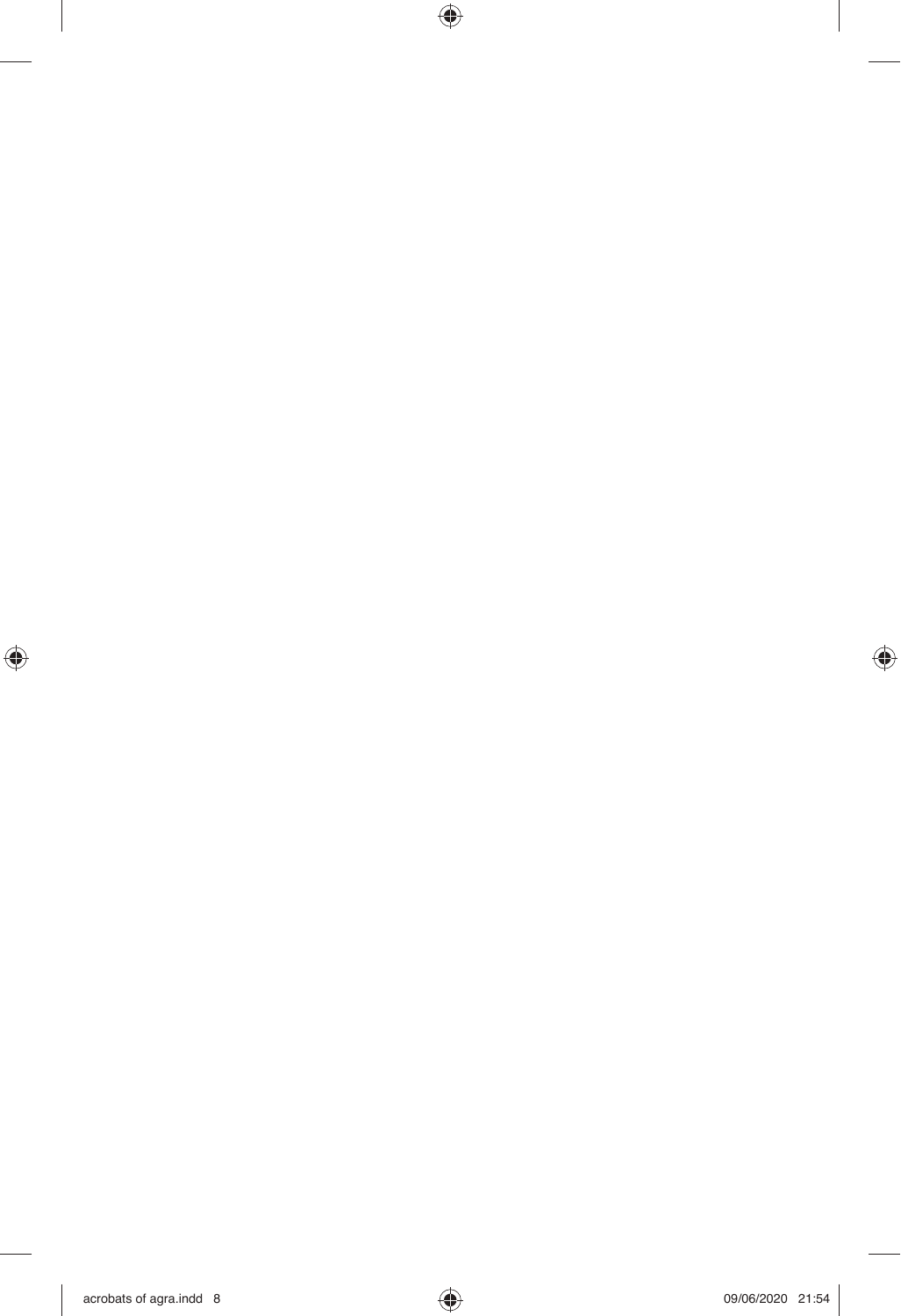

⊕

The Great Romanini had a bird's eye view the night I pushed over general Biddle. I didn't mean to but that doesn't seem to count when it comes to knocking over generals. Especially ones as important as General Biddle.

His long row of medals, their ribbons all colours of the rainbow, tinkled like they'd caught a fit of the giggles as he tried to extract himself from Lady Stout's lap.

And all the time the Great Romanini flew above us and all the time I couldn't take my eyes off him. That's how it happened – because I tipped my head so far back watching the Great Romanini fly. I was spellbound, so spellbound and so tipped back I toppled over.

⊕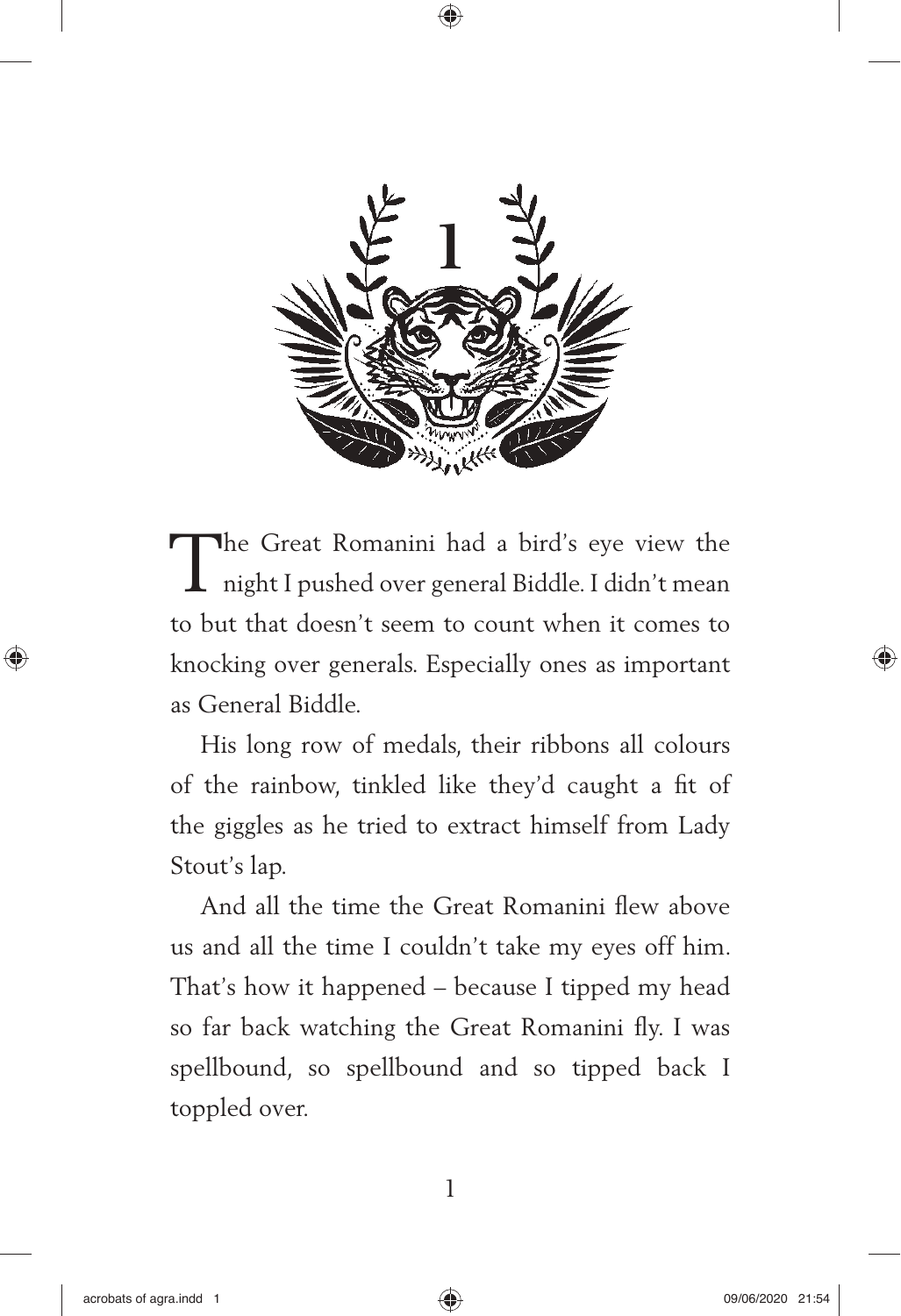It was like a mini game of skittles. I fell backwards into General Biddle, who was only a wee man, and he tumbled into Lady Stout. There the game of skittles ended.

⊕

"Harrrummpphh," said the general.

"Well I never," remarked Lady Stout.

"Beatrice Spelling!" exclaimed Aunt Constance.

"Wow!" I said, listening to none of them.

How could I pay attention to anything but the midair magic trick being performed above our heads? I'd never seen anything like it and I'm pretty sure the city of Agra hadn't and, who knows, maybe even the whole of India.

"Roll up, roll up…" the ringmaster had cried as we squeezed sweatily into the makeshift stands beneath the large circus tent. "Come see the daring, the death-defying, the flying Frenchies… Romanini and Juliette."

I'd seen the red-and-white striped Big Top rise up on the plain outside the city two days before. Even the kite flyers hauled down their paper birds to watch. Posters appeared here, there and everywhere. I bubbled with excitement.

◈

⊕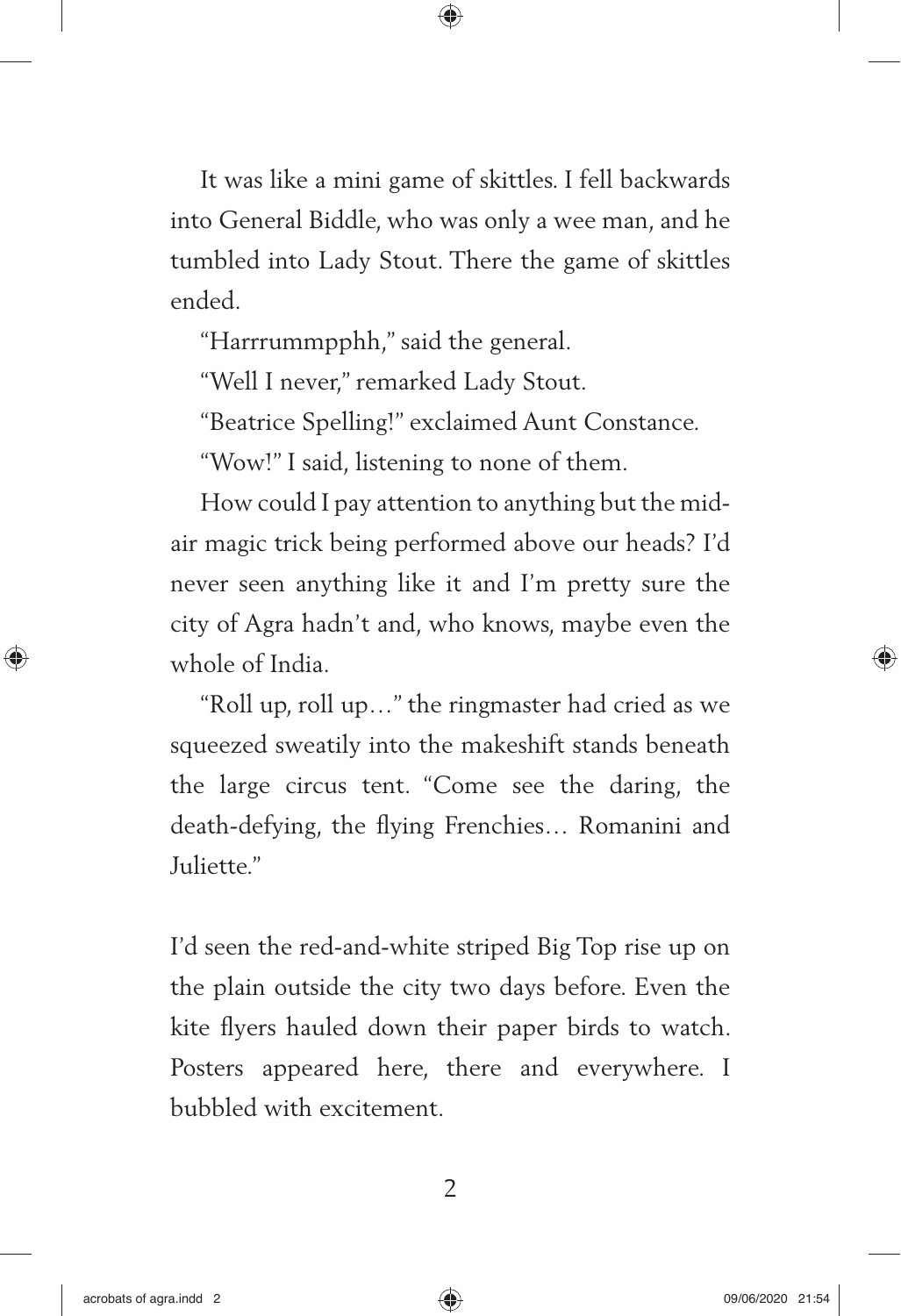They made us wait to see the death-defiers. The main attraction always comes on last (otherwise everyone would go home as soon as they were done I suppose). It felt like a bit of forever. I'm not good at waiting, especially if I'm supposed to be sitting still. I'm a fidgeter you see. Can't help it, just the way I was born. But no one makes allowances for it. Wriggly Spelling is what Miss Goodenough, my teacher, called me on my first day in my new school.

⊕

 $\overline{\mathbf{o}}$ 

52

 $\widetilde{\mathcal{S}_{\mathcal{O}}}$ 

"Miss Wriggly, sit still," she demanded and I tried and tried but no matter how hard you try, you don't always succeed.



◈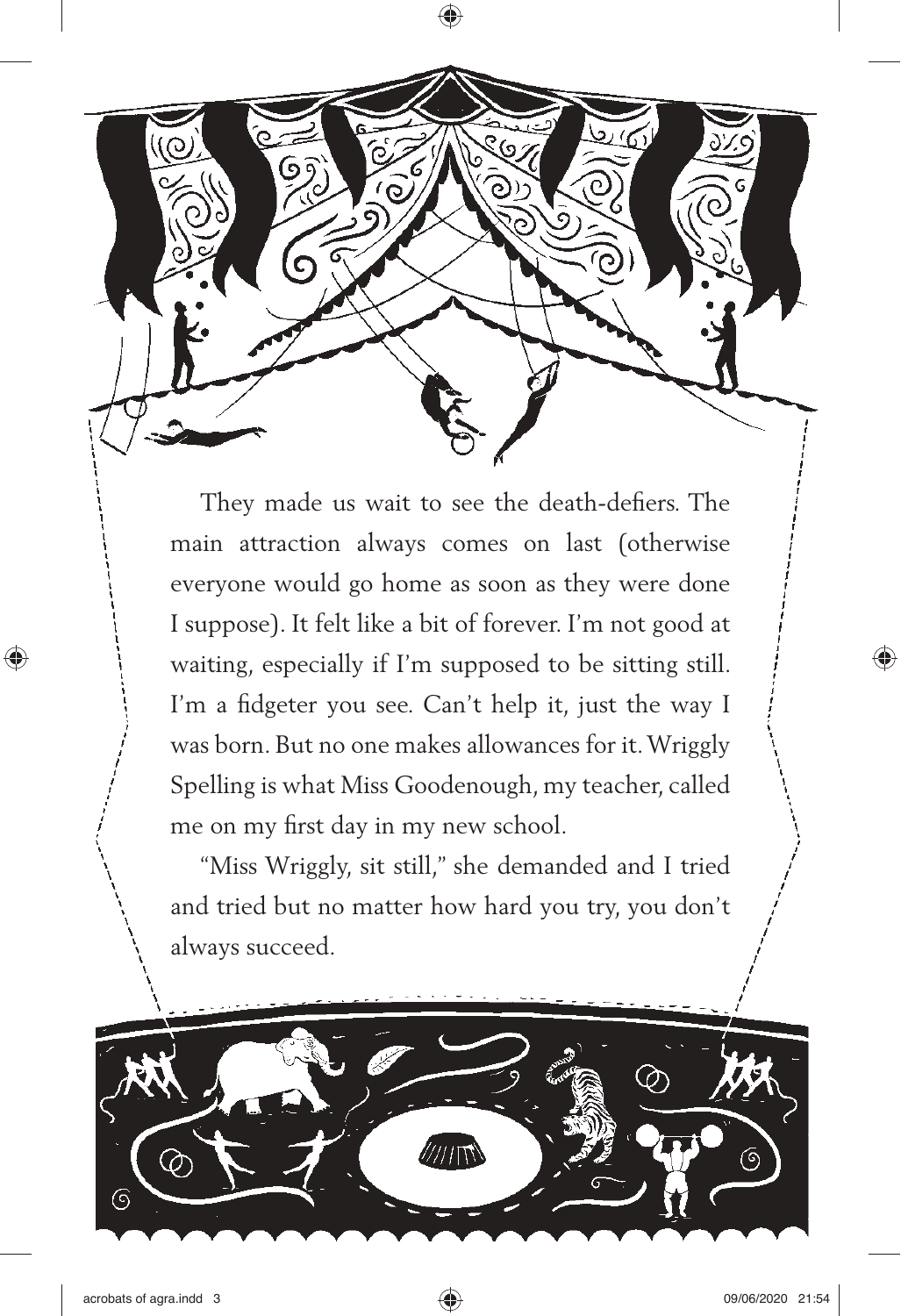I tried and tried in the Big Top as well; I sat pretty still during the first act, the fire-eater: a giant man with a shiny canon ball of a head who gobbled up flames as if he'd not eaten for a week. He was good but then the sitting-still test really began; through the horse show (loud and dusty), the magician (unconvincing), the world's strongest man (his claim), the bird lady (she sang and a row of green parrots sat on her outstretched arms and squawked along), the snake charmer (slithery) and the clowns (funny). Waiting, waiting. For the acrobats.

⊕

It's not that the others were bad – I laughed at the clowns because everyone laughs at clowns, even General Biddle and Lady Stout. It's just that it was the acrobats, and only the acrobats, I wanted to see. I could have happily sat and watched them for hours, WITHOUT MOVING A MUSCLE.

I admit I was getting wriggly when the jugglers, the last act before the acrobats, came into the ring and I could tell Aunt Constance, seated on my left, was getting cross. She dared not make a fuss because fussing wasn't done.

On my right, sitting ramrod straight and tightlipped as ever, was Cousin Primrose. "Oh, do sit still,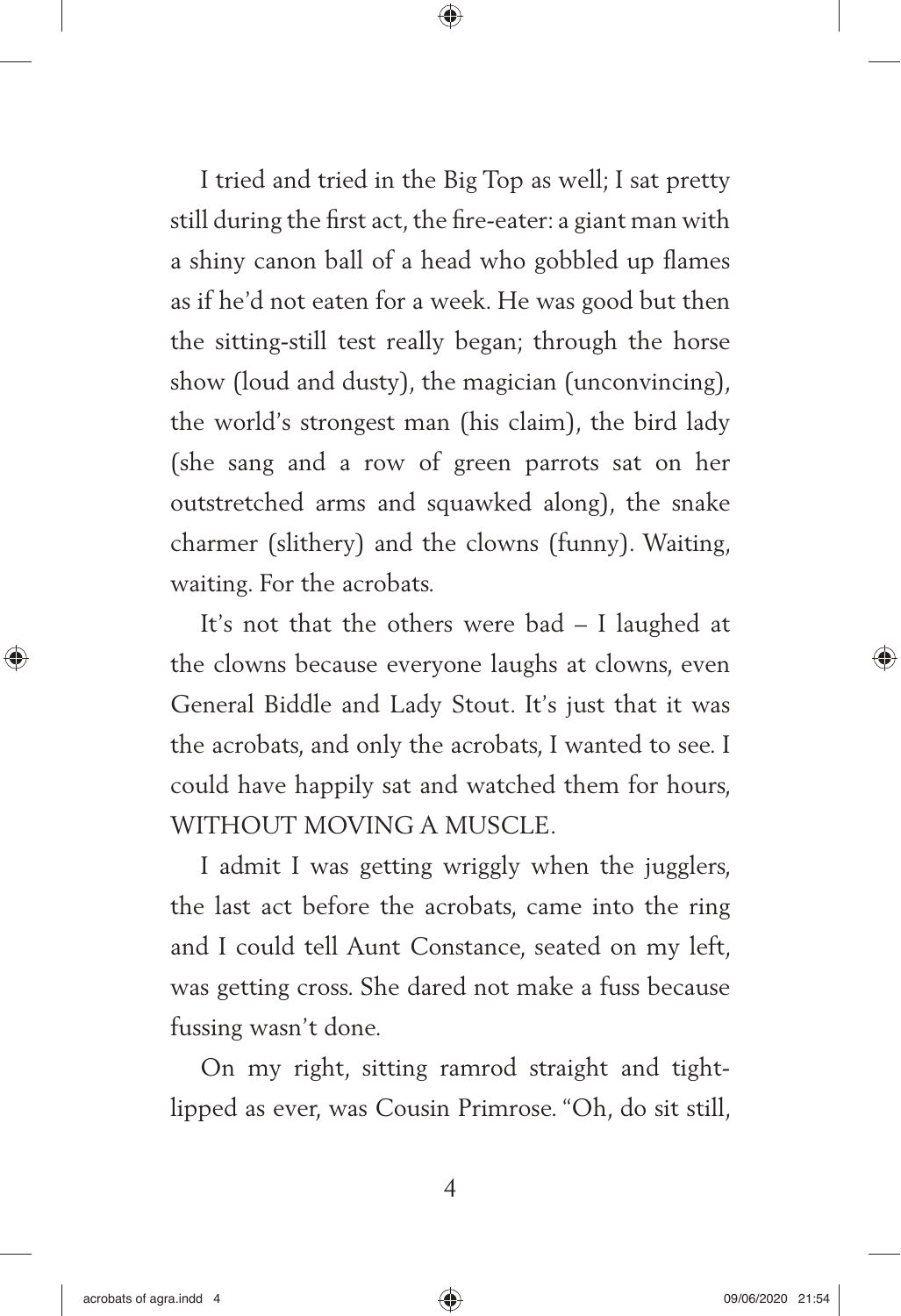Beatrice for goodness sake," hissed Primrose (she often hissed because those tight lips never seemed to open wide enough to let words out properly).

⊕

And then at long last there they were. My breath caught in my throat. The one and only, the flying wonders of the world, Romanini and Juliette – the ringmaster rolled the R at the start of his name and for good measure popped a handful on to the end of hers so it came out as "Julietterrrr".

I gulped down everything about them, every last detail. Each wore a white turban, but otherwise were dressed as if performing back home at the Cirque Napoleon in Paris – I'd seen drawings in the newspapers. Romanini wore a loose purple shirt with a large golden star on its back and front and skin-tight trousers tied above the knee. Juliette, her dark hair stacked on top of her head, wore a V-necked top in the same colours but with a golden lining and dark shorts also splashed with gold.

They ran holding hands into the ring in that confident, springy manner those at ease with their bodies seem to have. Not like me, according to Aunt Constance. She says I'm an awkward girl and tells everybody I have ten thumbs and I'm all elbows

5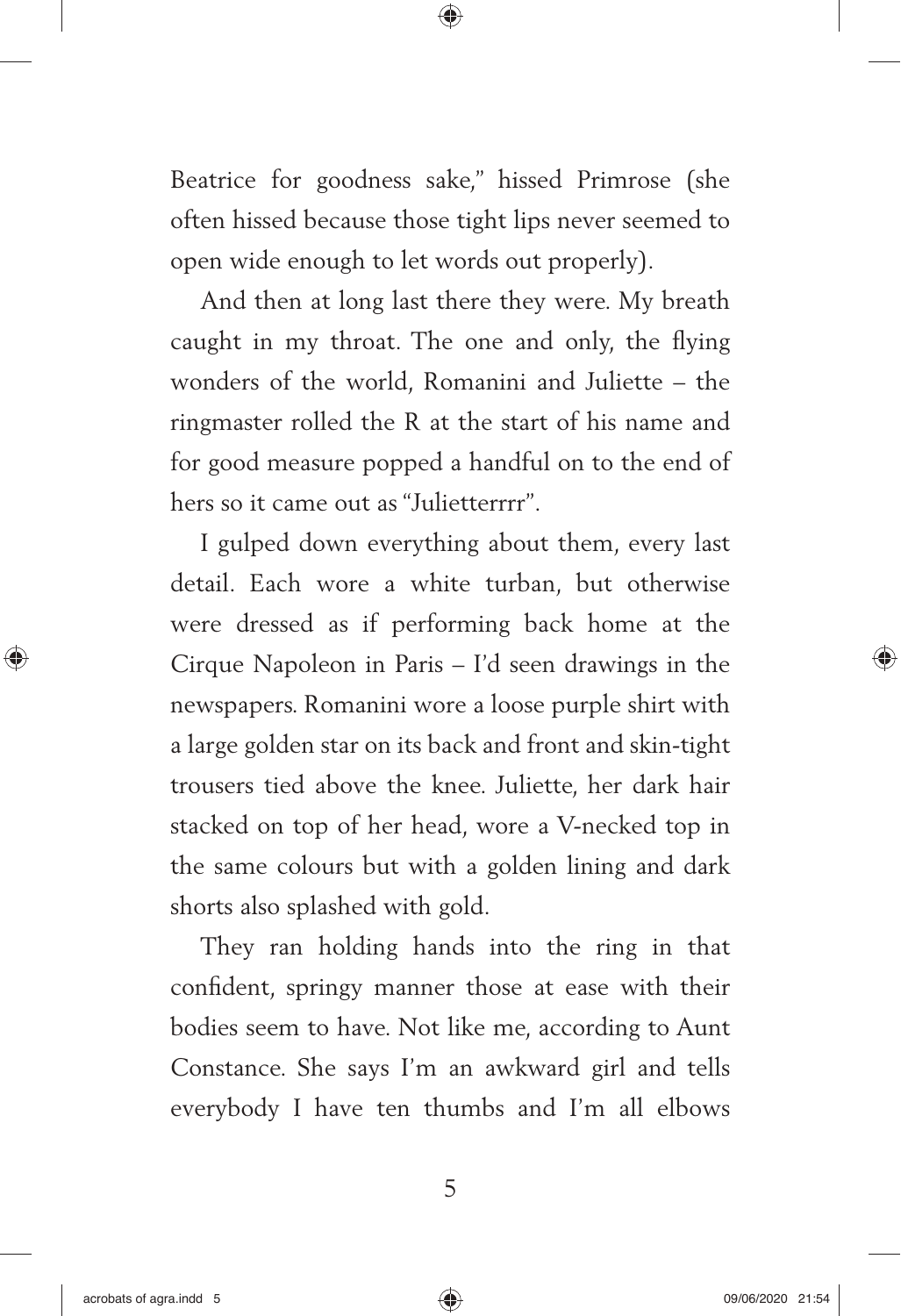and sharp corners. I disagree. She doesn't know me. I disagree with Aunt Constance about lots. I don't try to; I just do.

⊕

Romanini and Juliette raised their hands, bowed and separated, moving with simple grace, bare feet skipping across the floor, and each leapt in one fluid motion on to ropes that hung on opposite sides of the ring. The Great Romanini was closest to me and pulled himself quickly up his rope to a swing, a thin wooden bar that hung from the roof of the Big Top.

Across the ring Juliette had done the same. I missed her climb – I decided to concentrate on Romanini because if you tried to watch both you ran the risk of seeing neither and that would be an absolute disaster.

Just below the two swings, a tight white rope stretched across the ring, tied between two of the great poles that kept the Big Top up. From down here the tightrope looked no wider than a single strand of a spider's web.

The small orchestra struck up as Romanini stood on the wooden bar and began to swing. Higher and higher he went until, all of a sudden, he let himself

6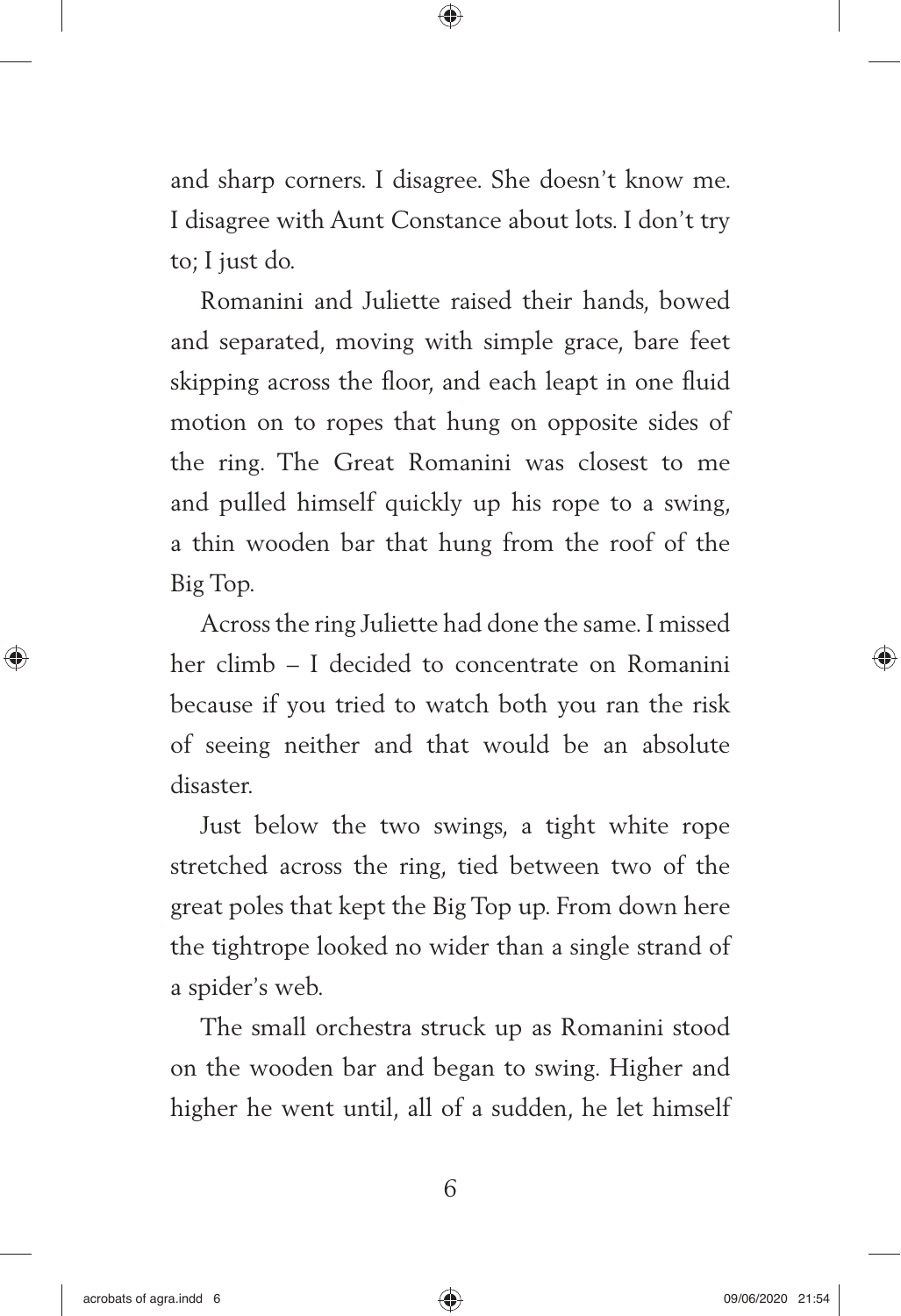drop only to reach out and grab the bar in both hands as he fell.

⊕

"OOOOOHHH," said the crowd and me.

He swung again and this time when he let go he flew. That's what it looked like and that's why I fell back on to the general. The Great Romanini flew towards the tightrope.

"AAAAHHHH," said the crowd and me.

"Harrrummphhh," said the general, regaining his seat, his medals still tittering, his face as red as his uniform jacket.

My eyes remained fixed on Romanini as he threw out a hand and caught hold of the tightrope; his other hand missed its attempted grasp and he hung there for a moment or two, drawing another fearful gasp from the audience. Not from me – I didn't gasp because I had every confidence in Romanini. From the first time I saw a poster in the city I knew he would be remarkable. Of course, I had no idea then just how remarkable he would prove to be and how brave and how... wait, that's for later.

He swung himself again with just one hand, and wrapped his legs around the tightrope. In the blink of an eye he was standing upright, arms outstretched

7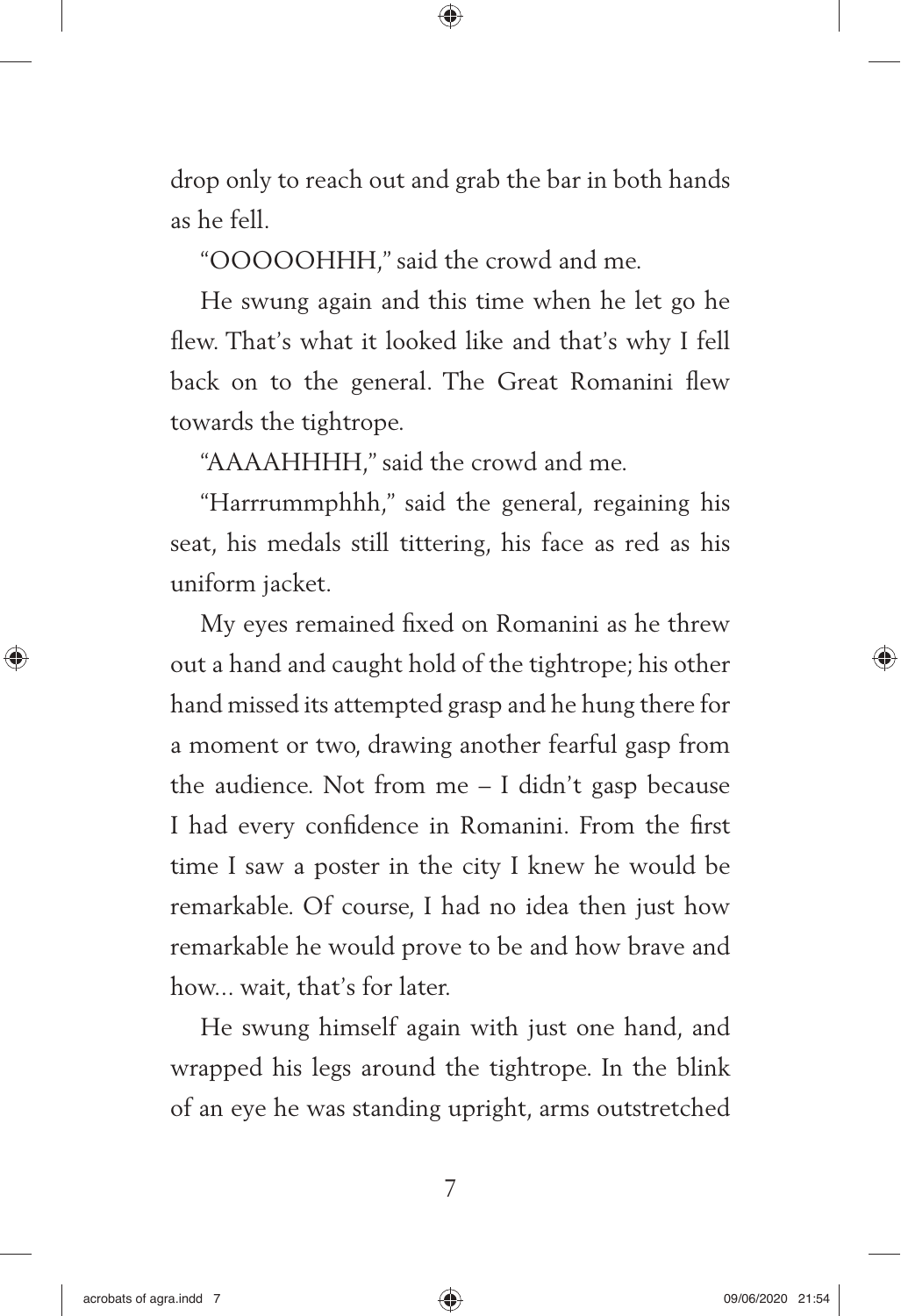holding the pose and bringing a stutter of applause and some cheers from a group of red-coated soldiers clustered at the back of the stand.

⊕

There are always soldiers around Agra, but over the last few days more have arrived, marching and shouting here, there and everywhere, and there are more people too. The British settlement is getting ever so busy with families looking for places to stay. One woman arrived sitting on the front of a cart covered in dust, no hat, hair all over the place. I think she was crying. Good job Aunt Constance didn't see her – she would not have approved. Something's going on but that's for another day. Because right now there's only one show in town: the CIRCUS.

The Great Romanini bowed towards Juliette, who had swung on to a tiny wooden platform at her end of the tightrope. Her turn: she lifted her balancing pole and stepped on to the rope, a wobble, another "Ooohhh" from the crowd (and me) and then she steadied herself. She strode out towards Romanini and when she was near him she executed the perfect curtsey. I struggle to curtsey on solid ground let alone standing on a spider's web high above the earth. He bowed again.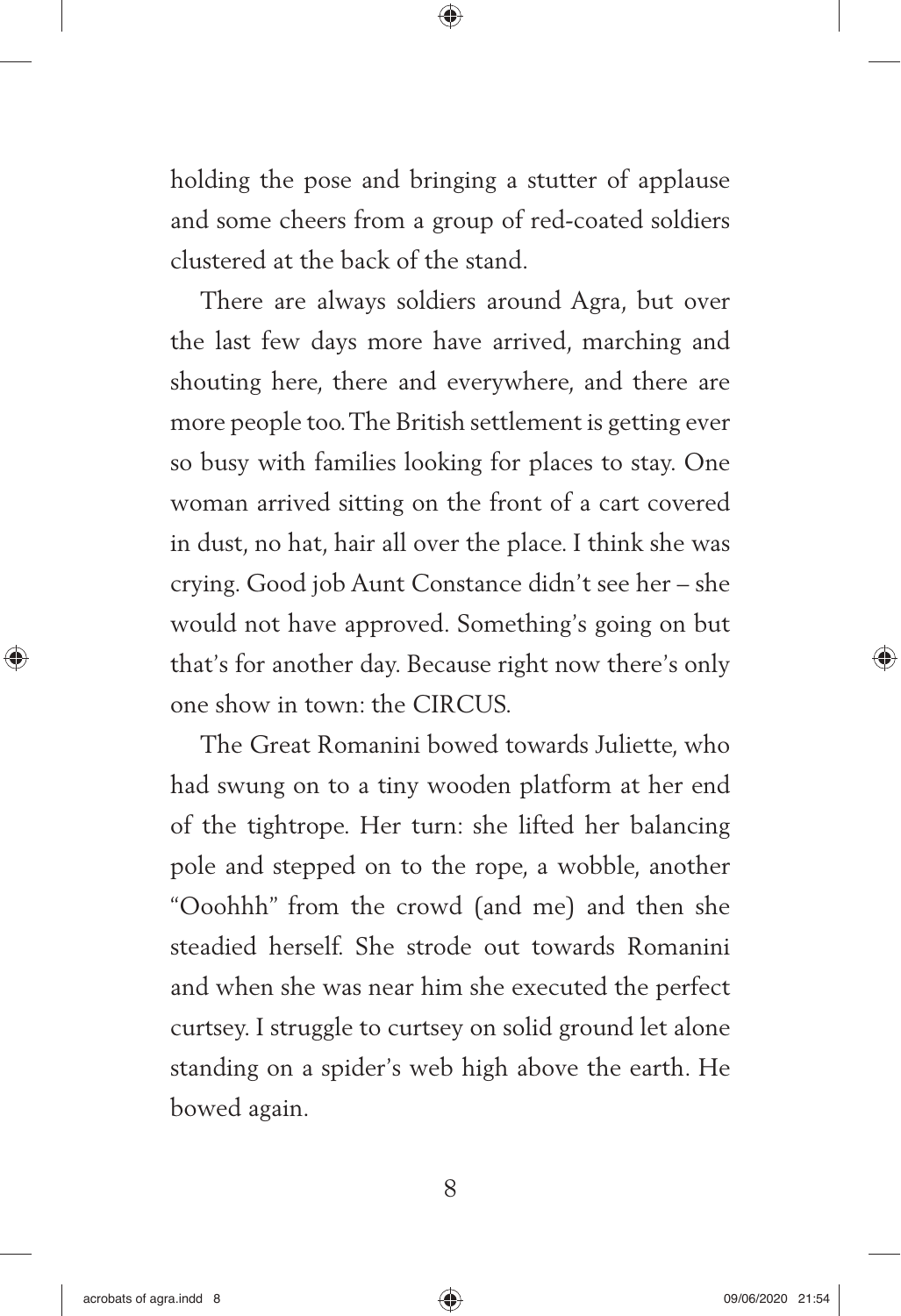Now they tried to pass each other and each waved a leg and arm as if they were on the brink of plunging back to earth.

⊕

They scratched their heads. Juliette raised her hand, as if an idea had sprung into her head. She made a series of gestures at Romanini and he nodded back. Juliette's legs started sliding in opposing directions along the tightrope and within moments there she was in the splits, pole held out to keep her balance, perfectly still, as though she were doing this on the front lawn.

"Allezzz hupppp," yelled Romanini, his voice carrying bright and breezy in the stifling heat of the Big Top. He took two careful steps back, sucked in a deep breath and leapt forward, a skip, a jump then he was airborne, twisting into a somersault and flying over Juliette, who remained absolutely, perfectly still. If I had been close enough I would have seen that the French girl did not even blink.

"Huuuuuaaahhhhh," I said and followed it with "Ooooohhhhhphew" as Romanini landed back on his feet, safely and securely, as only one of the world's greatest acrobats could.

I leapt to my feet.

9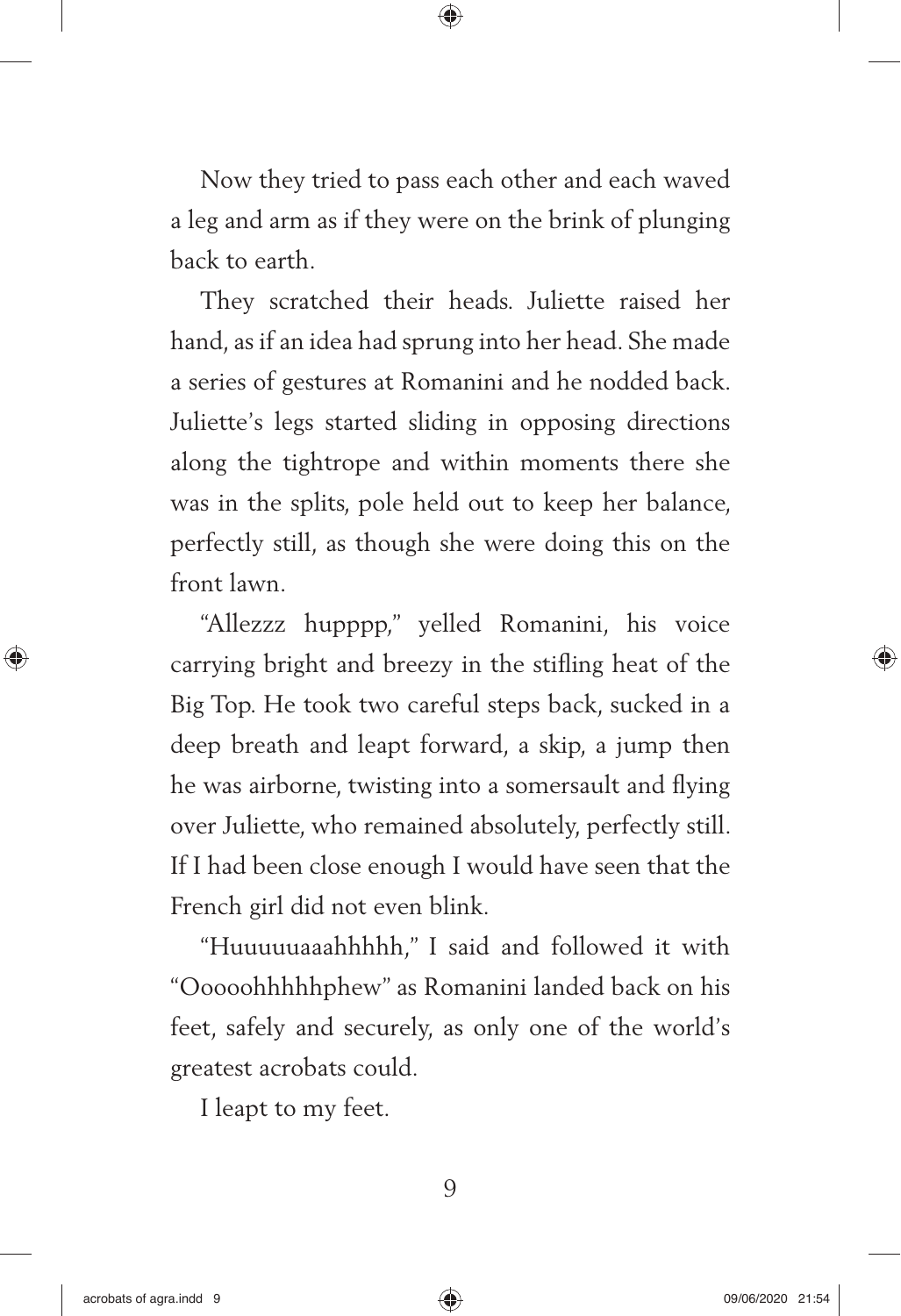"Watch out," said Lady Stout.

I clapped and clapped and clapped as loudly as I could until my palms stung.

⊕

The British soldiers joined in, jumping up and yelling their appreciation, as did the Pathans, tall and tough-looking men in turbans and loose robes with thick beards who come to Agra to sell horses to rich city folk. Sowars, Indian cavalry troopers in blue uniforms with extraordinary moustaches, stomped their booted feet on the wooden stands and whooped and hollered. A polite ripple of applause filtered through the rest of the British crowd.

"Beatrice Spelling, sit down in your seat at once," ordered Aunt Constance. Everyone, Aunt Constance was fond of pointing out, should know their place and stay in it. Primrose pulled at my arm. I brushed it off.

"Honestly, Beatrice, you are an absolute embarrassment."

"What will people think?" added Aunt Constance, glancing nervously behind her.

"Harrrummpphh," said the general.

"I am ever so sorry General Biddle – she's only just come out from home."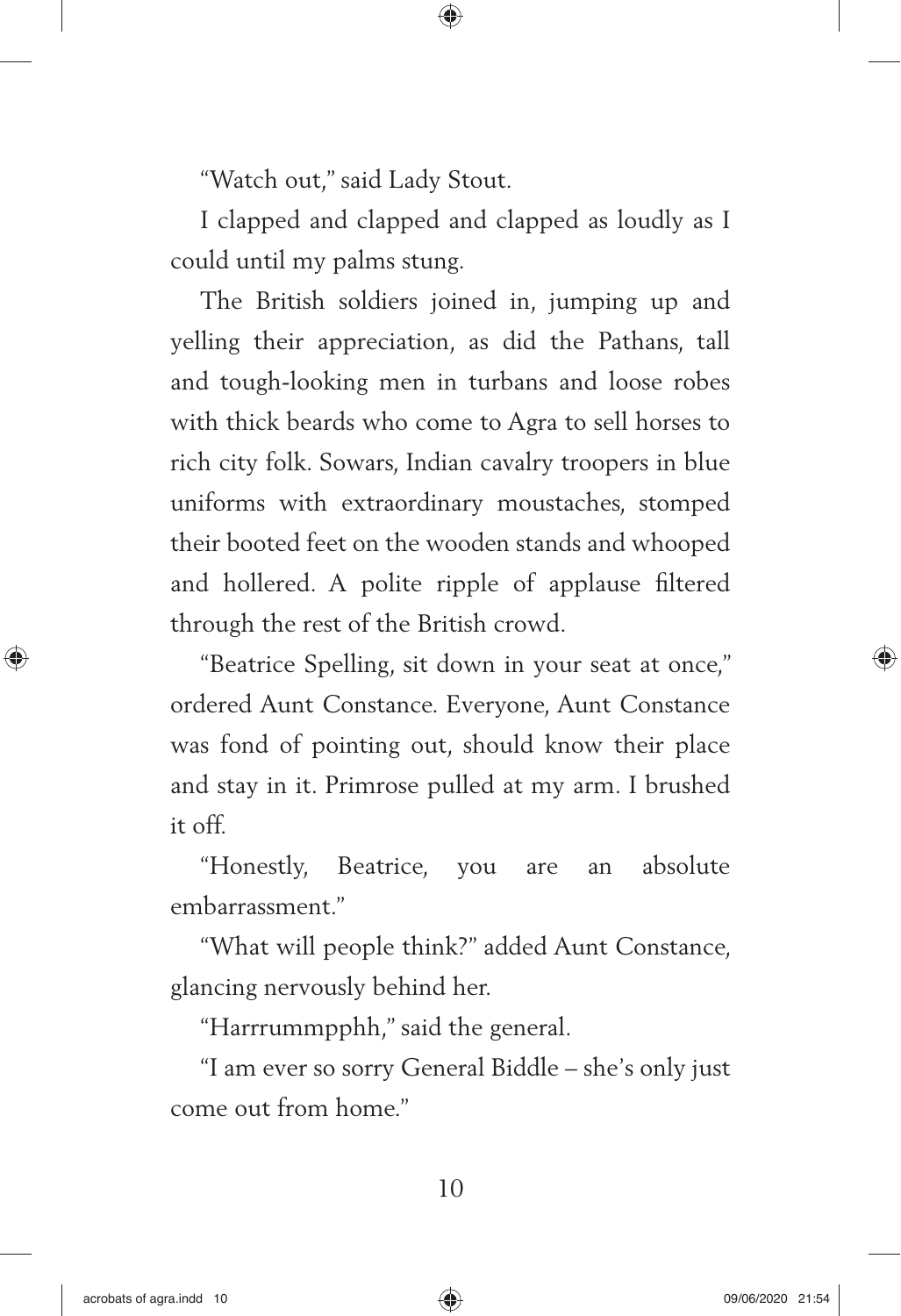"Dogs, I tell you," muttered General Biddle, "England's gone to the damn dogs."

⊕

"I'm from Scotland," I said because I knew it would annoy Aunt Constance.

"Eh?" said the general, surprised a girl dared to even address him. Children were supposed to be rarely seen and NEVER heard.

"Shhh, Beatrice," commanded Aunt Constance, pulling me down hard into my seat.

It hurt, but only for a moment, because my eyes were already back in the heavens, which is what the top of the circus tent seemed to me. If only I could be up there with them: the Great Romanini, Juliette and Beatrice the Amazing Acrobat from Ardnamurchan. Maybe not Ardnamurchan – not many people in Great Britain let alone India have heard of the distant peninsula on the wild west coast where I grew up.

Tonight was the first moment I didn't wish I'd never been sent to India. You see, Mother and Father were sent here and look what happened to them. So I wasn't at all keen to follow, especially as it meant leaving Grannie.

I'd been taken from Grannie's only a few months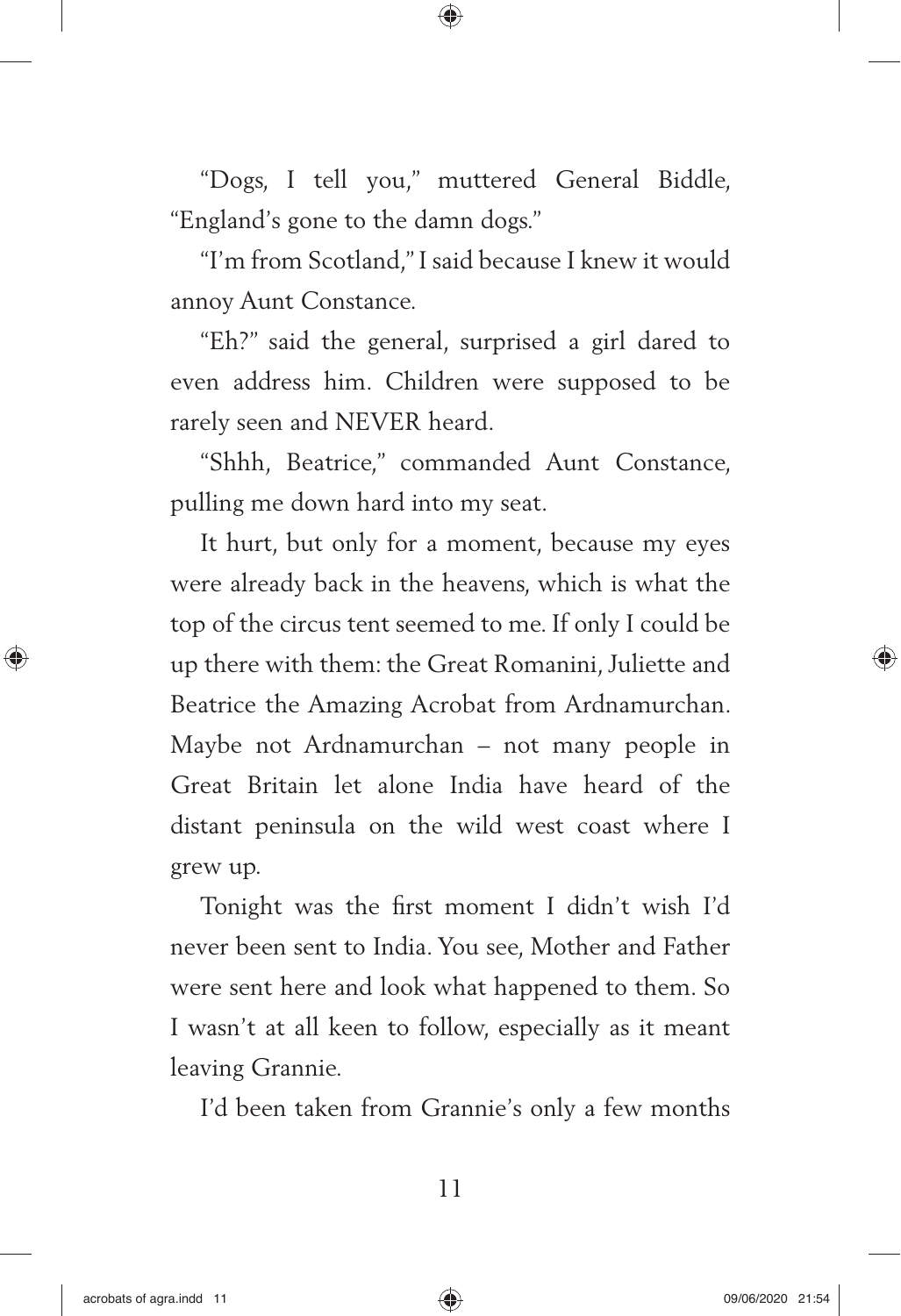earlier after it was decided she was too old to look after me. I'd lived with her for six years, just the two of us, ever since Mother, Father and Baby George left for Father's new position…

⊕

I screeched. I wasn't sure whether it was the roars of the soldiers or the rush of air and thump of his feet landing on the ground that jerked me from my thoughts, but there HE was right in front of me, the Great Romanini, arms raised, acknowledging the applause for the grand finale of his act. And I'd missed it, missed seeing him fly off the far swing and hurtle through the air, swallow diving on to the rather unsafe-looking safety net.

He leapt up and danced across the net; Juliette copied him on the other side, before both somersaulted down to the ground, the orchestra blaring a triumphant conclusion.

## "TAAA-DAAAAAH!"

"Bother," I said, drawing a hiss from Primrose, who was clapping her white-gloved hands so lightly she wouldn't have disturbed a fly.

I sat down. I was cross now. Only that morning, in the wake of another scolding from Miss Goodenough, I vowed I would pay more attention and stop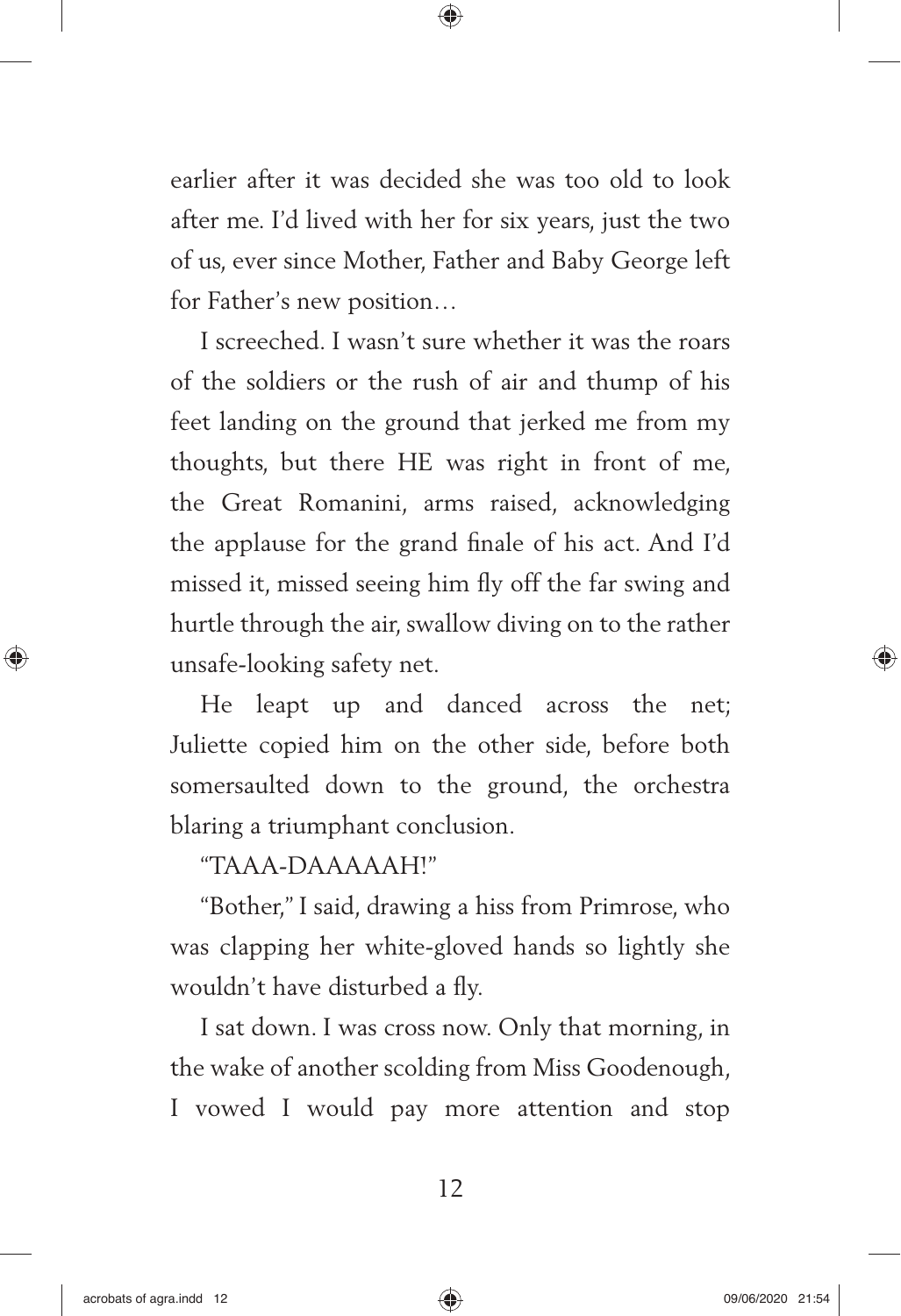disappearing into distant corners of my mind. I must stop my attention from darting here, there and everywhere like a monkey on a mad, mad mission.

⊕

"Bother, damn, bother, damn, bother damn and blast it," I said.

"Mother…" shrilled Primrose. I ignored her. I was staring at Romanini. Close up he was smaller than he seemed in the air but he looked strong. A lock of pitch black hair flopped over his forehead which he tried to blow away as he kept his arms outstretched to take the applause. It made him look younger than I'd supposed he was – in fact as I studied him I saw he

wasn't much older than me.

A sudden movement behind him caught my attention. An animal slipped beneath **Contractor** 

the curtain separating the ring



⊕

⊕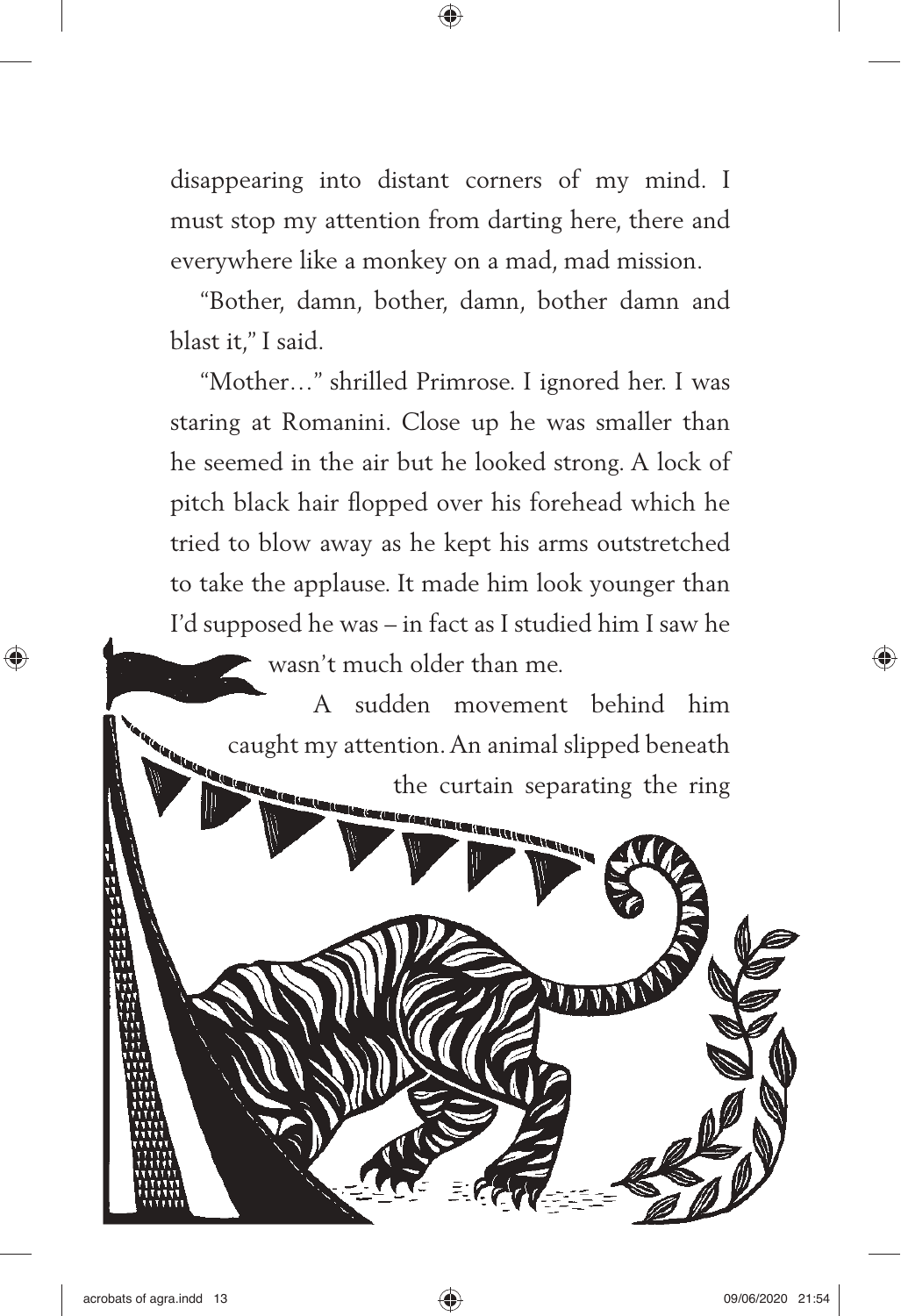from the backstage area. At first I thought it was a large cat. But as it raced across the ring towards Romanini, pursued by the fire-eater waving his colossal, shiny arms, I realised it was not the sort of cat I thought.

⊕

It was a tiger. And Romanini appeared to have no idea the beast was making straight for his back.

"Ohhhhh," I yelled and leapt once more from my seat, whirling my arms in alarm.

"Ooooofftttt," said general Biddle. Because this time I punched him – by accident and I really was so dreadfully sorry but still a punch and on the chin and I can punch quite hard. He fell back again, once more into the unwelcoming lap of Lady Stout. She shot up in alarm, surprising Mr Slasher, the city accountant standing with his back to the ring as he adjusted his hat in readiness to leave. Mr Slasher waved his arms in the air as if he were balancing on a tightrope but being no acrobat he failed to keep to his feet and toppled backwards on to Lady Stout, who in turn tumbled and buried general Biddle beneath her wide skirts.

"Harrrummpphhh-hellllllpppp," arose a muffled cry from the general.

I ignored it all because I had to save the Great Romanini. I hurdled the small fence separating